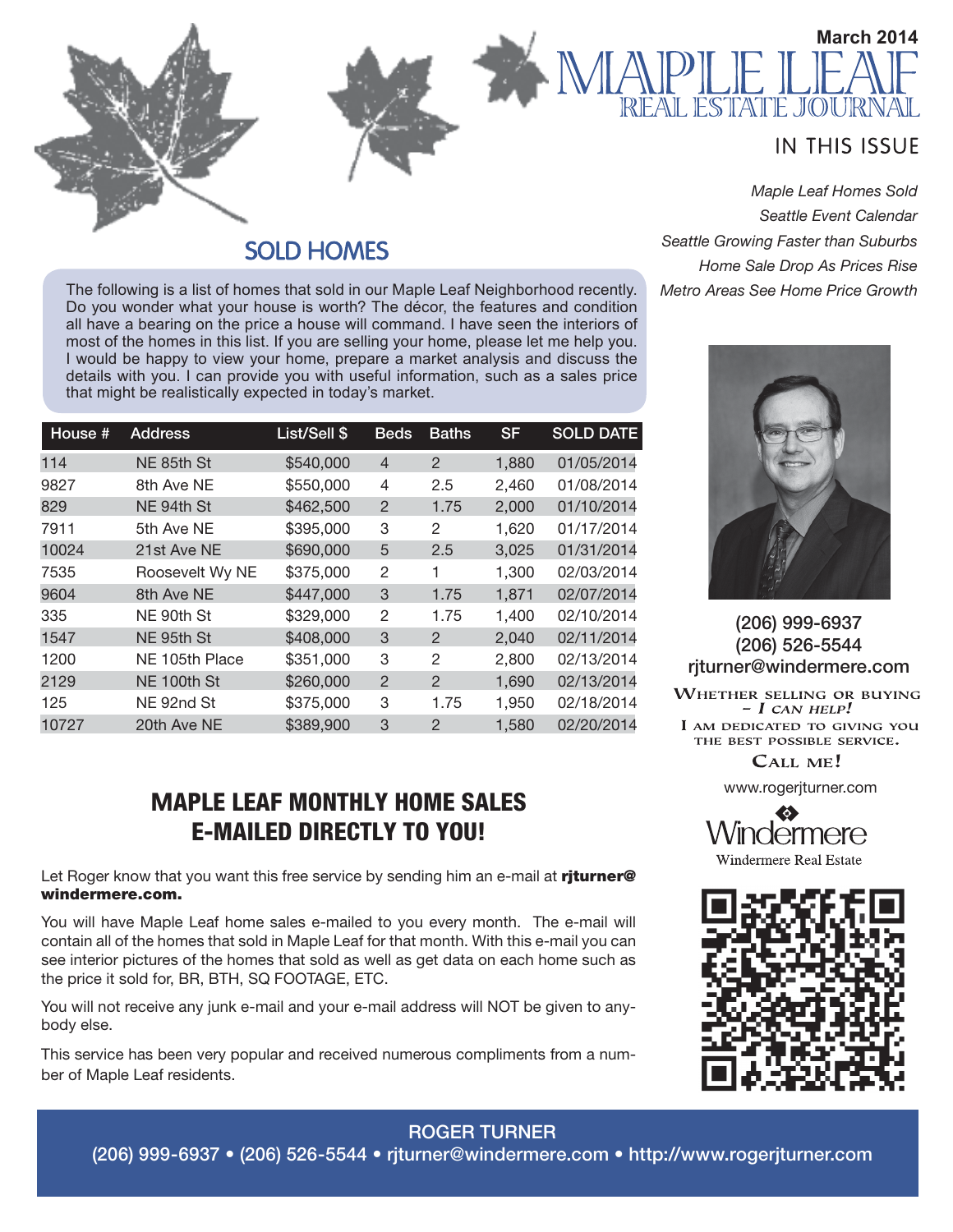## SEATTLE CALENDAR SKAGIT VALLEY TULIP FESTIVAL April 1 - 30, 2014

#### The Skagit Valley Tulip Festival is one of the destination events for the Pacific Northwest, held from April 1-30. Every spring hundreds of thousands of people come to enjoy the celebration of spring as millions of tulips burst into bloom. As with all things governed by Mother Nature, the tulips bloom according to their own schedule sometime during the festival. The tulips allow us to share our corner of the world and showcase Skagit Valley agriculture.

Our festival is designed as a driving tour for the visitor as there is no one "site" that you go to for your visit. This is because the farmers in our valley raise tulips as an agricultural crop and the 100s of acres of blooming flowers are scattered throughout the Skagit Valley. In addition to the flowers, festival visitors enjoy taking in one of the many events and activities that happen only during April. These too are scattered throughout the Skagit Valley.

As the festival continues on its journey – now for 30 years – we welcome people from across the United States and from around the world. The beauty of the flowers truly transcends differences, bringing cultures, ages and diverse lifestyles together to marvel at nature's creation. In 2013 we were proud to greet visitors from all 50 states and from 82 foreign countries.

## SEAHAWKS 12K RUN AT THE LANDING

7:30am to 8:45am – Registration 9:00am – Start of Seahawks 12K Run & GLOW 5K Run/Walk

The Seahawks 12K Run is an out-and-back route that will start at The Landing, run North along the Southeast shore of Lake Washington and offer participants a unique opportunity to run around the Seahawks' training facility, the Virginia Mason Athletic Center, before turning back to run South along Lake Washington Blvd. and returning to finish at The Landing.

The GLOW 5K Run/Walk route is a very flat, fast 3.1 mile route that winds through The Landing then heads south into surrounding Renton neighborhoods.

### SEATTLE GROWING FASTER THAN SUBURBS FOR FIRST TIME IN 100 YEARS

*(Source: Seattle Times, February 24, 2014)*

It only took 100 years, but census data show that for the first time since 1910, Seattle is growing faster than its King County suburbs.

Nobody could have guessed, back in 1910, that suburban growth would soon outpace the city's. At that point, Seattle's population had exploded, nearly tripling over the previous 10 years. But since then, the areas of King County surrounding Seattle have been unstoppable. Decade after decade, the suburbs attracted new residents at a faster clip than the city.

Although Seattle bounced back in the 1990s and 2000s with healthy population increases, the suburbs grew even faster through those decades. But then something changed...

Census estimates show that from 2010 to 2011, Seattle and suburban King County grew at almost exactly the same rate. The most recent data suggest that this wasn't a fluke. Between 2011 and 2012, Seattle's population grew at a rate 25 percent faster than that of surrounding King County. During this period, Seattle's growth rate was 67 percent faster than Bellevue's.

This reversal isn't unique to Seattle. Since 2011, most big cities across the country have outpaced their suburbs when it comes to population growth. Some economists believe it's just a temporary side-effect of the housing bust, with young Americans unable to take the plunge into homeownership in the suburbs, as their parents had done at that age. But others think we might be witnessing a major demographic shift, with younger people rejecting a culture of sprawl and car-dependency associated with suburbs, and instead choosing the lifestyle offered by dense, walkable cities.

Signs of Seattle's success are not difficult to spot. Everywhere you look there seems to be a new apartment building under construction. As reported in The Seattle Times, more apartments were opened in 2013 than in any of the previous 20 years. And the people needed to fill all those new units are showing up. Seattle gained more than 23,000 residents between 2010 and 2012, for a total population of about 635,000 (King County's population, not including Seattle, stands at about 1,370,000). Census data show that among the 50 most-populous U.S. cities, Seattle has had the eighth-fastest rate of growth.

Who knows? It may be the beginning of a new, 100-year trend.

### U. S. EXISTING-HOME SALES DROP IN JANUARY WHILE PRICES CONTINUE TO GROW

*(Source: National Association of Realtors, February 21,2014)*

Existing-home sales fell in January to the lowest level in a year-and-a-half, but ongoing inventory shortages continue to lift prices in much of the U.S., according to the National Association of Realtors®.

Total existing-home sales, which are completed transactions that include single-family homes, townhomes, condominiums and co-ops, dropped 5.1 percent to a seasonally adjusted annual rate of 4.62 million in January from 4.87 million in December, and are also 5.1 percent below the 4.87 millionunit pace in January 2013. Last month's level of activity was the slowest since July 2012, when it stood at 4.59 million.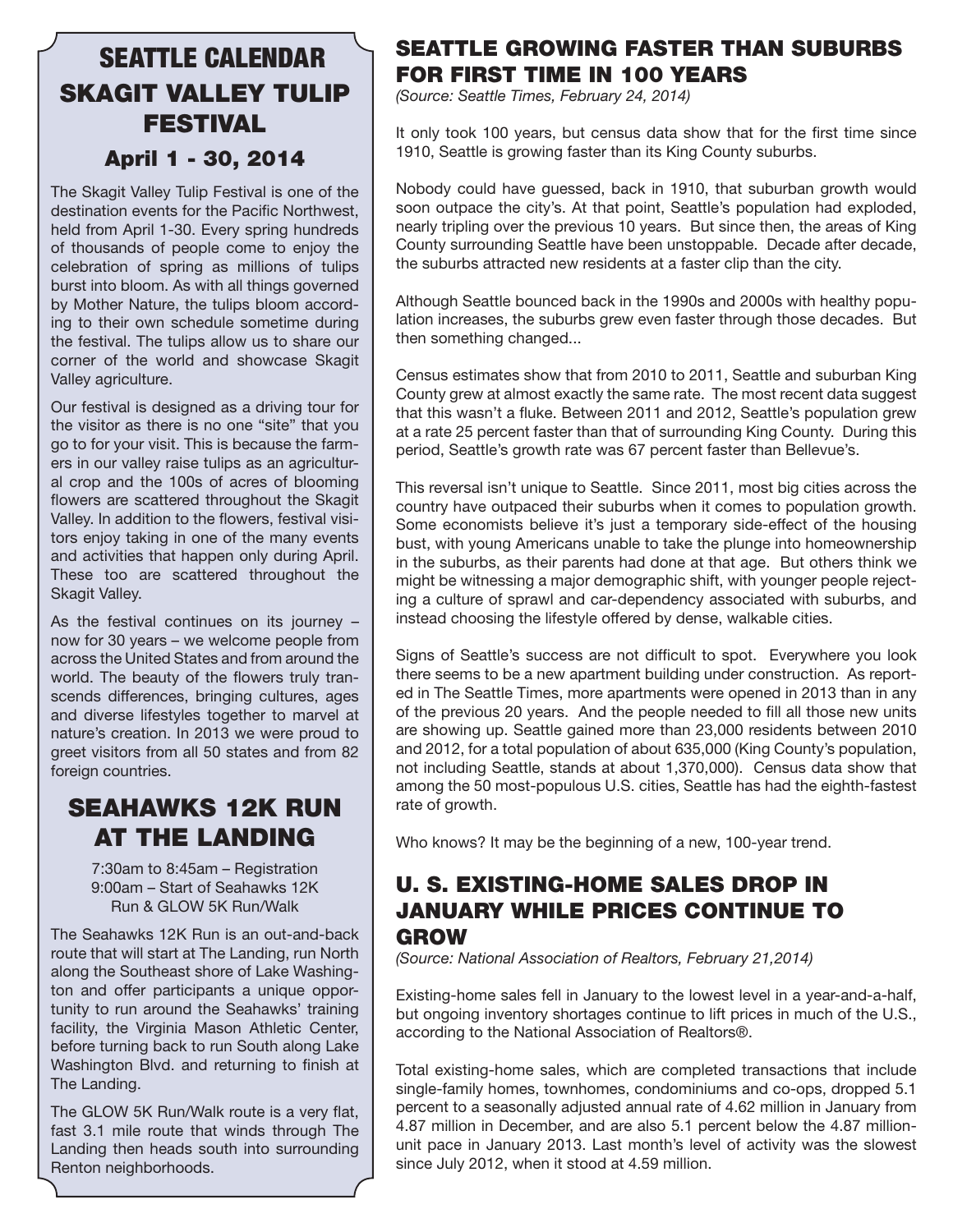Lawrence Yun, NAR chief economist, said unusual weather is playing a role. "Disruptive and prolonged winter weather patterns across the country are impacting a wide range of economic activity, and housing is no exception," he said. "Some housing activity will be delayed until spring. At the same time, we can't ignore the ongoing headwinds of tight credit, limited inventory, higher prices and higher mortgage interest rates. These issues will hinder home sales activity until the positive factors of job growth and new supply from higher housing starts begin to make an impact."

The median U.S. existing-home price for all housing types in January was \$188,900, up 10.7 percent from January 2013. Distressed homes – foreclosures and short sales – accounted for 15 percent of January sales, compared with 14 percent in December and 24 percent in January 2013.

Total housing inventory at the end of January rose 2.2 percent to 1.90 million existing homes available for sale, which represents a 4.9-month supply4 at the current sales pace, up from 4.6 months in December. Unsold inventory is 7.3 percent above a year ago, when there was a 4.4-month supply. A supply of 6.0 to 6.5 months represents a rough balance between buyers and sellers.

The median time on market for all U.S. home sales was 67 days in January, down from 72 days in December and 71 days on market in December 2013. Thirty-one percent of homes sold in January were on the market for less than a month.

First-time buyers accounted for 26 percent of purchases in January, down from 27 percent in December and 30 percent in January 2013. This is the lowest market share for first-time buyers since NAR began monthly measurement in October 2008; normally, they should be closer to 40 percent.

#### U.S. METRO AREAS SEE SOLID HOME-PRICE GROWTH, SOME MARKETS FACING AFFORDABILITY ISSUES

*(Source: National Association of Realtors, February 11,2014)*

The lion's share of U.S. metropolitan areas continued to experience strong year-over-year price growth in the fourth quarter, according to the latest quarterly report by the National Association of Realtors®. A companion metro area annual affordability report shows less favorable conditions, particularly in the West.

The median existing single-family home price in the U.S. increased in 73 percent of measured markets, with 119 out of 164 metropolitan statistical areas (MSAs) showing gains based on closings in the fourth quarter compared with the fourth quarter of 2012. Forty-two areas, 26 percent, had double-digit increases, two were unchanged and 43 recorded lower median prices.

There were fewer rising markets than seen in the third quarter, when price increases were recorded in 88 percent of metro areas from a year earlier, with 33 percent rising at double-digit rates, reflecting a slowdown in price growth.

Lawrence Yun, NAR chief economist, said there are two ways of looking at the price gains. "The vast majority of homeowners have seen significant gains in equity over the past two years, which is helping the economy through increased consumer spending," he said. "At the same time, home prices have been rising faster than incomes, while mortgage interest rates are above the record lows of a year ago. This is beginning to hamper housing affordability."

*Continued on page 4*

## SEATTLE CHERRY BLOSSOM & JAPANESE CULTURAL FESTIVAL

### April 25-27, 2014

### Fisher Pavilion

Explore and experience the cultural roots and contemporary influences of Japan through live performances, visual arts, hands-on activities, foods and games. This year's feast for the senses features Taiko drumming, artisan demonstrations, and a theatrical stage production, Otokichi about the first Japanese shipwreck survivors on US (Washington state) soil.

The Festival was founded 39 Years ago in appreciation of 1,000 cherry trees gifted to Seattle by Prime Minister Takeo Miki on behalf of the Japanese government in commemoration of the nation's bicentennial. It is the first ethnic festival to be held at Seattle Center annually and the oldest in the Seattle Center Festál series.

#### **SEATTLE SPORTS SCHEDULE** \*\*\*\*\*\*\*\*\*\*\*\*\*\*\*\*\*\*\*\*\*\*\*\*\*\*\*\*\*\*\*\*\*\*\*\*\*\*\*\*\*\*\*\*\*\*\*

#### **MARINERS MLB HOME GAMES**

http://seattle.mariners.mlb.com/ \*\*\*\*\*\*\*\*\*\*\*\*\*\*\*\*\*\*\*\*\*\*\*\*\*\*\*\*\*\*\*\*\*\*\*\*\*\*\*\*\*\*\*\*\*\*\*

| 7:10PM     | V.S. ANGELS         |
|------------|---------------------|
| 7:10PM     | <b>V.S. ANGELS</b>  |
| 7:10PM     | V.S. OAKLAND        |
| 6:10PM     | V.S. OAKLAND        |
| 1:10PM     | V.S. OAKLAND        |
| 7:10PM     | <b>V.S. HOUSTON</b> |
| 7:10PM     | <b>V.S. HOUSTON</b> |
| $12.40$ PM | VS HOUSTON          |
| 7:10PM     | V.S. TEXAS          |
| 6:10PM     | V.S. TEXAS          |
| 1:10PM     | V.S. TEXAS          |
|            |                     |

#### \*\*\*\*\*\*\*\*\*\*\*\*\*\*\*\*\*\*\*\*\*\*\*\*\*\*\*\*\*\*\*\*\*\*\*\*\*\*\*\*\*\*\*\*\*\*\*

**SOUNDERS FC HOME GAMES**

http://www.soundersfc.com/

\*\*\*\*\*\*\*\*\*\*\*\*\*\*\*\*\*\*\*\*\*\*\*\*\*\*\*\*\*\*\*\*\*\*\*\*\*\*\*\*\*\*\*\*\*\*\* TBA V.S. COLORADO RAPIDS